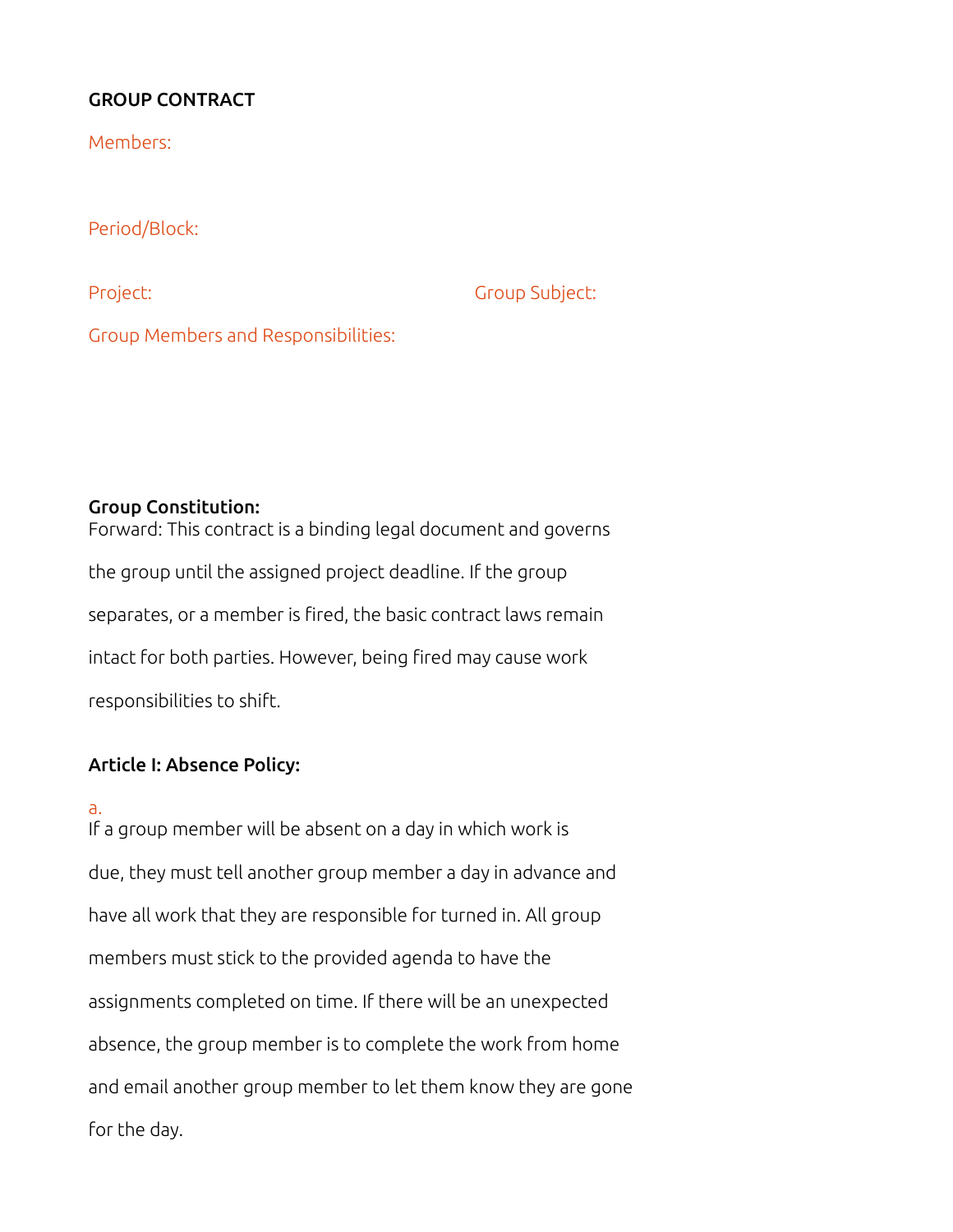b.

Group members will contact one another if they are absent for any amount of period during the time allotted for working on the projects.

### Article II: Work Policy

a.

Any member that is mentally or physically disabled and can prove that they cannot complete the work assigned to them alone they may acquire assistance from other group members to help complete it. This will only apply for work that is group work and not individual work, and work will only be finished by that group member, and the assisting group member will not write it.

b.

Each group member will work to the best of their ability, making sure to complete the work is up to standards, and that they completed it with punctuality.

c. If a group member commits plagiarism, they are solely responsible and incur the punishment on their own.

# Article III: Leadership

a.

At the beginning of the project, a leader will be voted upon democratically. If a group member is absent at the time of voting, they waive their right to participate in voting. The person who wins the most votes becomes the leader. If there is an unclear outcome (same number of votes for different people), the group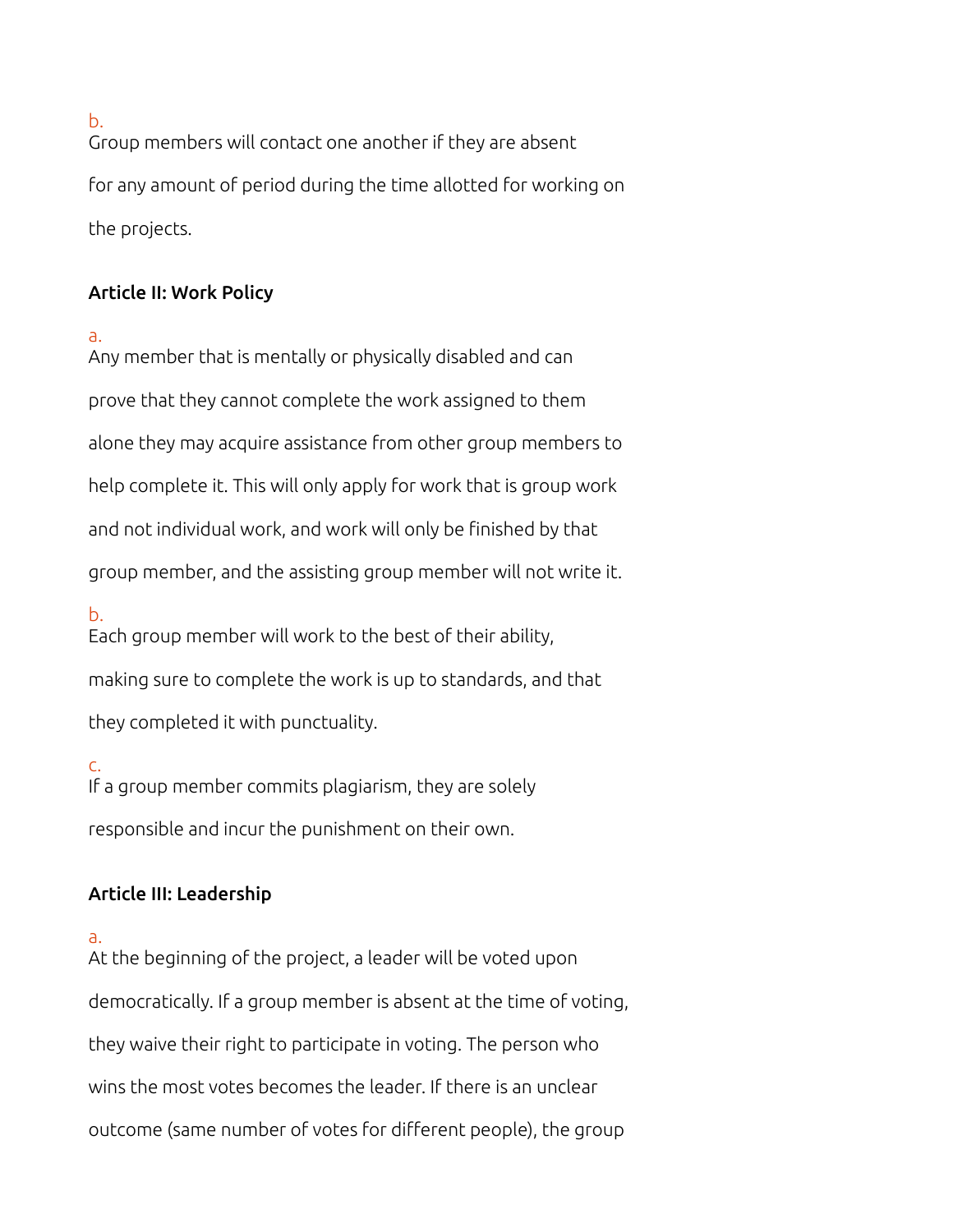will have no leader until one can be chosen by a revote.

- b.
- 1.
- 2.
- 3.
- 4.

By being elected leader, the person must perform the

following duties:

Organize group meetings.

Create and enforce a group agenda to govern group progress.

Organize any out of school project efforts.

Provide communication between group members in order to

help individuals work towards the project goal. If they fail to perform these duties, or another person is also carrying them out, a re-vote may be taken to determine whether to obtain a new leader.

# c.

If a leader fulfills his or her duties, they will receive the 20

extra credit leadership points at the end of the project. The

current group leader will receive these points, regardless of how

long they lead the group for. If no leader has been assigned, a

majority vote will decide who receives the leadership points.

# Article IV: Work Ethics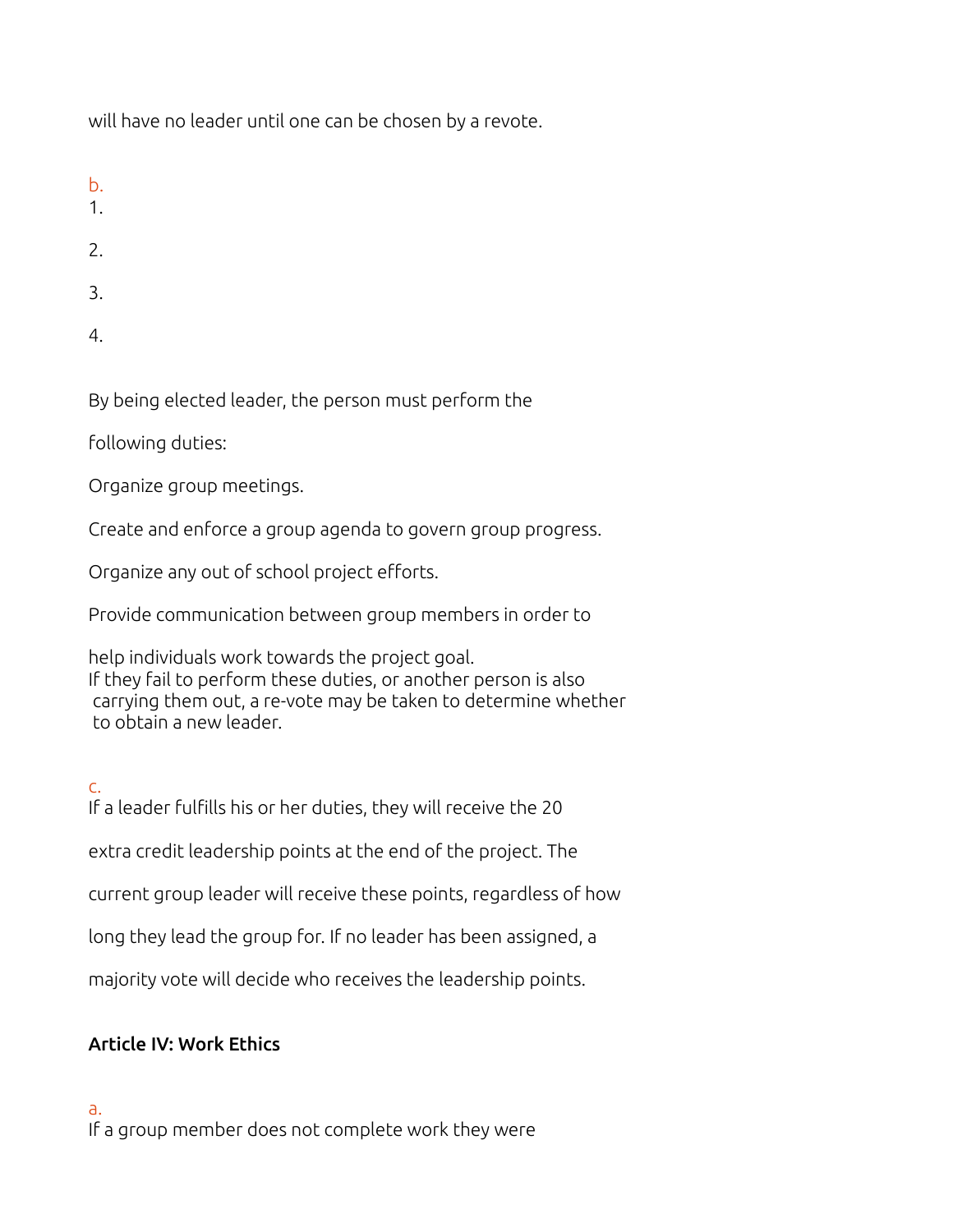assigned, the punishment for the infringement will be of detriment solely to the group member at fault. No negative grading shall be given to any other group members.

### b.

At the end of the project, 'hard workers' will be designated by means of a democratic vote. The people voted as the top two will each receive the ten bonus points. If one candidate is voted as hard worker by a margin of 75%, they will receive 20 points. If there is a tie, the group will discuss and come to resolution or else no points will be granted to the disputed individuals.

### Article V: Member Dismissal

#### a.

The following conducts will result in a group member being able to be dismissed;

*i.*

Incomplete or missing group work.

*ii.*

Plagiarism or any form of cheating.

*iii.*

If group member decides to leave under his or her own will.

# b.

Any group member leaving under their own will be able to

submit all their own work, while the other group members may not. Any group member fired